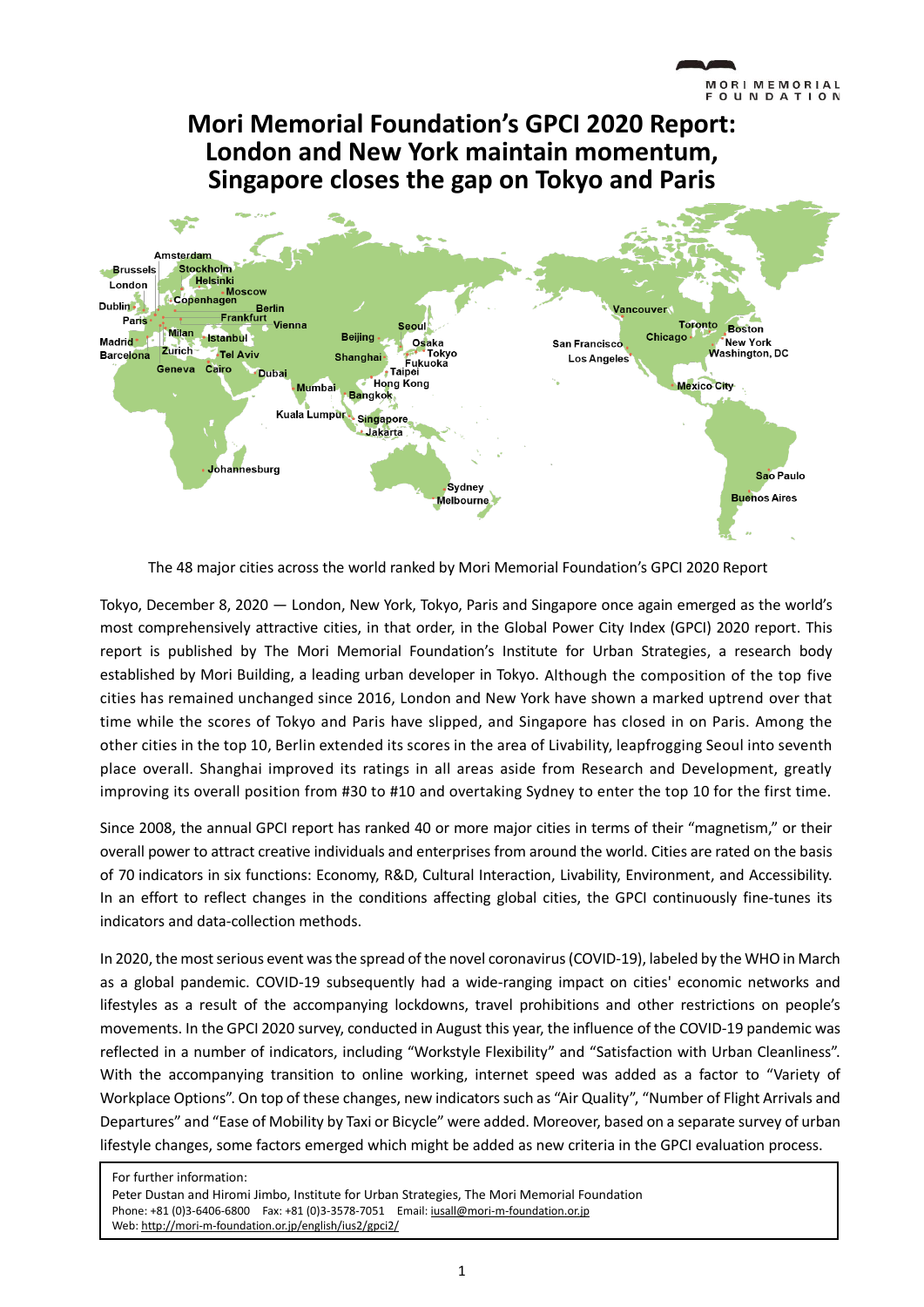### Highlights (Cities from #1-10)

- London (#1), maintaining its #1 position for the ninth consecutive year, was placed in the top 10 of all categories aside from Environment. It achieved a remarkable improvement in Accessibility where it took first place, replacing Paris, while maintaining its comprehensive lead in the area of Cultural Interaction. On the other hand, its score in the Economy field fell for the second year running following a drop in its "GDP Growth Rate". It will become even more important for London to maintain its overwhelming strength in Cultural Interaction if there is economic fallout as a result of COVID-19, which continues to affect people's movements and interaction.
- ⚫ New York (#2) was once again dominant in the Economy category this year, with improved scores in "Total Employment" and "Employees in Business Support Services"; it also secured the highest ratings in "Variety of Workplace Options". Though the city maintained its top ranking in Research & Development and Cultural Interaction, its scores in "Workstyle Flexibility" fell, causing it to drop in the Livability rankings, the city's weakest area. Given the impact of COVID-19 and the political divisions in the United States, Livability is a key area where the city should seek improvements.
- ⚫ Tokyo (#3) continued to display consistent strengths in all areas while also raising its score in the area of Environment and Accessibility. Despite Japan's capital retaining fourth place in the Economy field, the gap between it and next-placed Singapore narrowed. Livability was the only area where the city's rankings fell, due to a drop in scores for "Workstyle Flexibility". The city has improved its position in Cultural Interaction since it was selected as an Olympic host city in 2013, yet it still has a potential for improvement in "Nightlife Options" and "Number of Luxury Hotel Rooms."
- Paris (#4) fell back somewhat, in a reversal of its improved ratings last year. Although the city boosted its score in the Economy category as a result of improved scores in "Corporate Tax Rates", it fell from first place in the areas of Livability and Accessibility. Its ranking in the area of Environment also fell due to low scores in "Satisfaction with Urban Cleanliness", possibly as a result of the strike action by city sanitation workers in February 2020.
- Singapore (#5) reaffirmed its credentials as a stable city, achieving improved rankings in all areas except Cultural Interaction. The city state, a global business hub, raised its scores in the Economy field and closed the gap in this area on fourth-placed Tokyo. It overtook Hong Kong to claim first position in "Economic Freedom" and also improved its score in "Variety of Workplace Options" (#3). Competition with other Asian financial centers such as Tokyo and Hong Kong is expected to intensify.
- ⚫ Amsterdam (#6) achieved first place in the area of Livability, replacing Paris, due largely to an improvement in its "Total Unemployment Rate" scores. The city was also rated highest overall in terms of "Ease of Mobility by Taxi or Bicycle" and took second place overall in Accessibility. However, its score in the Environment category dropped sharply due to low ratings in "Satisfaction with Urban Cleanliness".
- Berlin (#7) overtook Seoul in the overall rankings, achieving significantly improved Livability scores, particularly in "Workstyle Flexibility" and with improved "Commitment to Climate Action" ratings helping to boost its performance in the Environment field. However, its rankingsin "Variety of Workplace Options" fell and its weak position in Economy (#29) was unchanged from last year.
- Seoul (#8) greatly improved its ranking in Environment with strong ratings in "Waste Recycle Rate" (#2) and significant improvement in "Comfortable Temperature Levels". In the Livability category, the city scored worst in "Workstyle Flexibility", dropping from #34 to #39 position. It maintained its strong position in Research & Development, scoring in the top 10 in five out of eight indicators.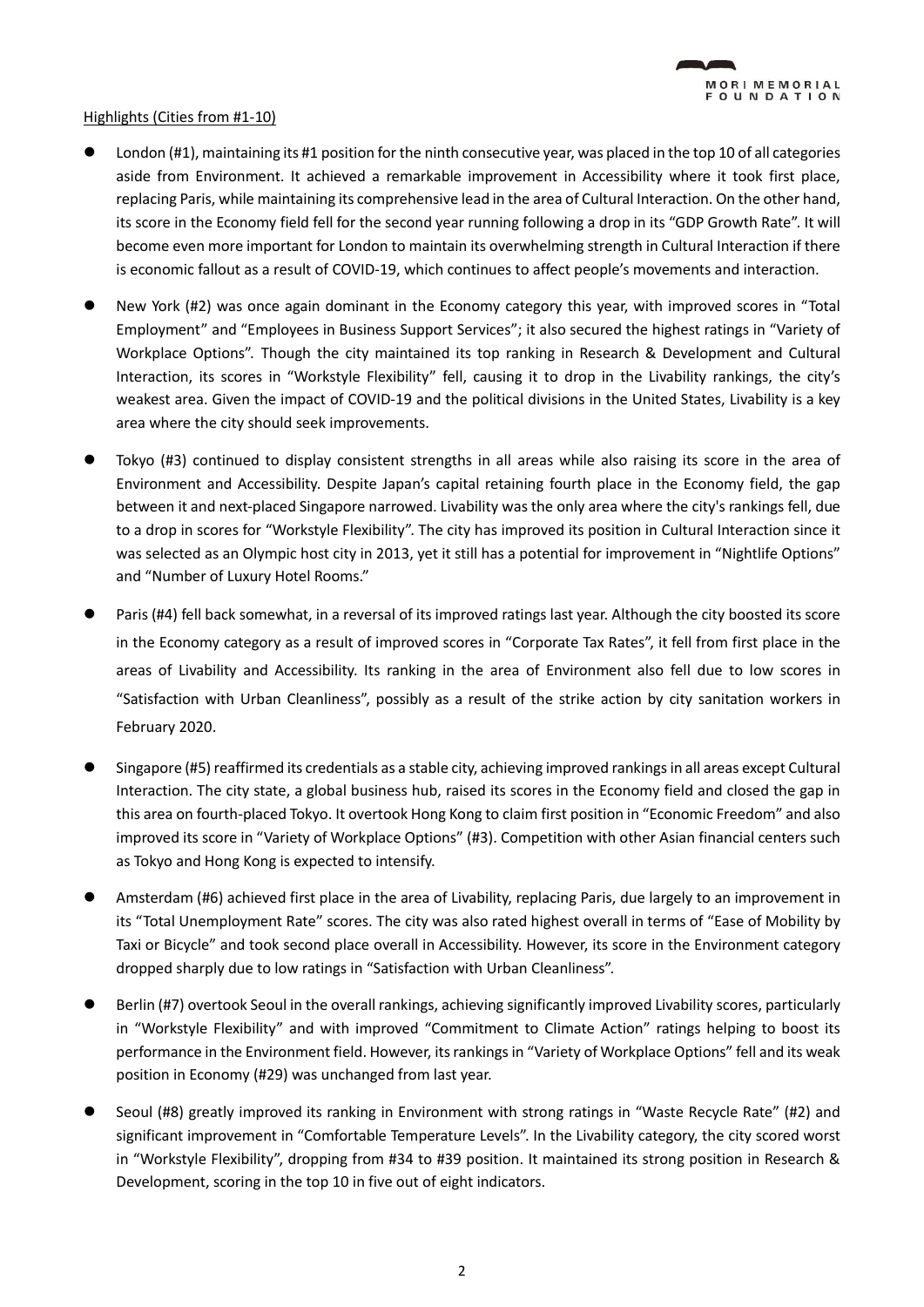

- ⚫ Hong Kong (#9) saw improved ratings in the Economy area with very high scores in "Variety of Workplace Options" (#2) and "Economic Freedom". It also raised its score in Research & Development due to improvements in "Number of Researchers" and "Number of Patents". On the other hand, its ranking in the Cultural Interaction field fell from #13 to #20 due to a drop in scores for "Tourist Attractions" and "Attractiveness of Shopping Options".
- ⚫ Shanghai (#10) made the biggest jump in overall ratings in 2020, from #30 to #10. The main reason for this was its dramatic improvement in "Variety of Workplace Options"(#16) in the Economy area, as well as "Workstyle Flexibility" in Livability, where the city scored the highest in the wake of the COVID-19 pandemic. Experiencing the impact of COVID-19 earlier than many other cities, Shanghai took the opportunity to accelerate the development new ways of working.



## . **Top 10 GPCI Cities' Score Deviation 2011-2020**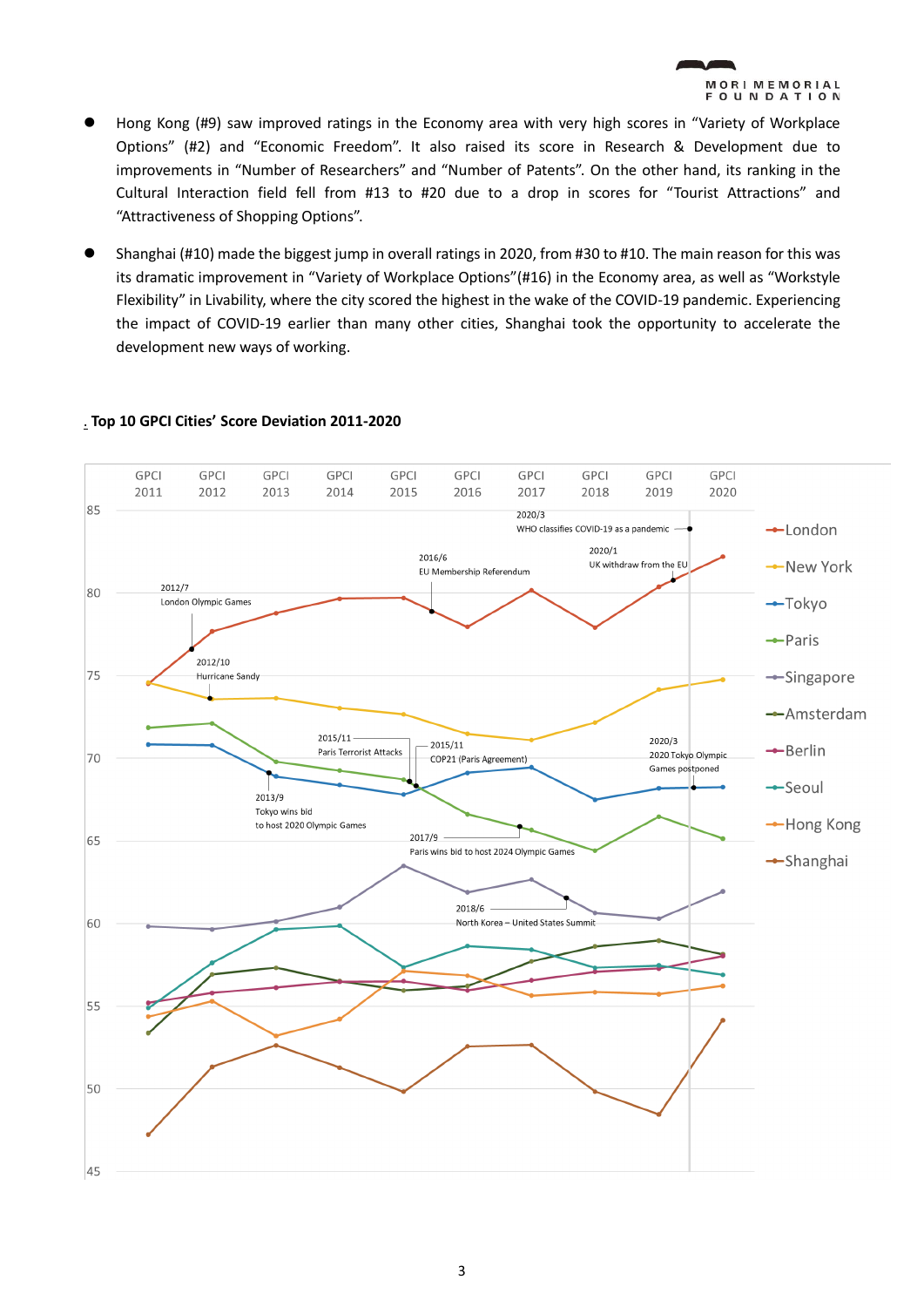#### Changes to urban lifestyles and cities' comprehensive levels of attractiveness

In order to understand the COVID-19 pandemic's impact on urban lifestyles and how it will influence competition between global cities, we conducted a survey on the behavioral changes of people living in the GPCI's top five cities: London, New York, Tokyo, Paris and Singapore. The survey was conducted in October and November 2020 and canvassed the opinions of roughly 1,000 residents in each city.

#### Q1: To what extent has the COVID-19 pandemic influenced lifestyles?

Roughly 90 percent of those surveyed said they had been influenced by COVID-19 to some extent, demonstrating that the pandemic has had a significant impact on the "magnetism" or comprehensive attraction levels of cities.

#### Q2: Where do respondents work? \*\*multiple answers Before/Now/Future (after the pandemic has subsided)

 Roughly 40 percent of survey respondents said they want to work at home, as well as at their traditional place of work, after the pandemic has subsided. This result suggests the need to re-evaluate business environments, considering not only office environments but also diversified workplaces.

# Q3: How likely are respondents to move as a result of the pandemic? If respondents were to move, where would they go?

Despite those who want to move being in the minority, roughly 20% of respondents in Tokyo and 40% in New York indicated the possibility of doing so. Their target destinations included somewhere closer to the city center, a suburban area in the same city, a different city or a different metropolitan area. Respondents in Tokyo and London tended to choose a suburban area in the same city, while those in New York and Singapore stated a preference for somewhere closer to the city center. This indicates there is a possibility of people relocating to more attractive cities worldwide, following the transition toward online working styles that enable people to conduct business unrestricted by location.

#### New criteria for evaluating global cities in the post-COVID-19 era

Considering the current diversity of workplaces, in order to evaluate business environments we need to place more value on "Variety of Workplace Options", and consider not only the availability of co-working facilities but also their location. In addition, we must address the current lack of indicators assessing the financial technologies that are significant factors in a city's economy, such as e-payment and digital currency facilities.

In the latest GPCI survey, the security and safety of cities were evaluated in terms of "Number of Murders" and "Economic Risk from Natural Disasters". Reflecting on present social circumstances, resilience to new social risks such as pandemics or terrorism might be further important factors to take into account in the future. Information and communication technology (ICT) continues to affect our daily lives, and its importance is increasing as a result of the COVID-19 pandemic. "ICT Readiness" is currently the only relevant indicator in the GPCI survey, but we need to consider ICT in other functions; for example, opportunities for online university classes could be an indicator in Research & Development, and the availability of Mobility-as-a-Service (MaaS) could be an indicator used to evaluate "Transport Comfortability" in the category of Accessibility.